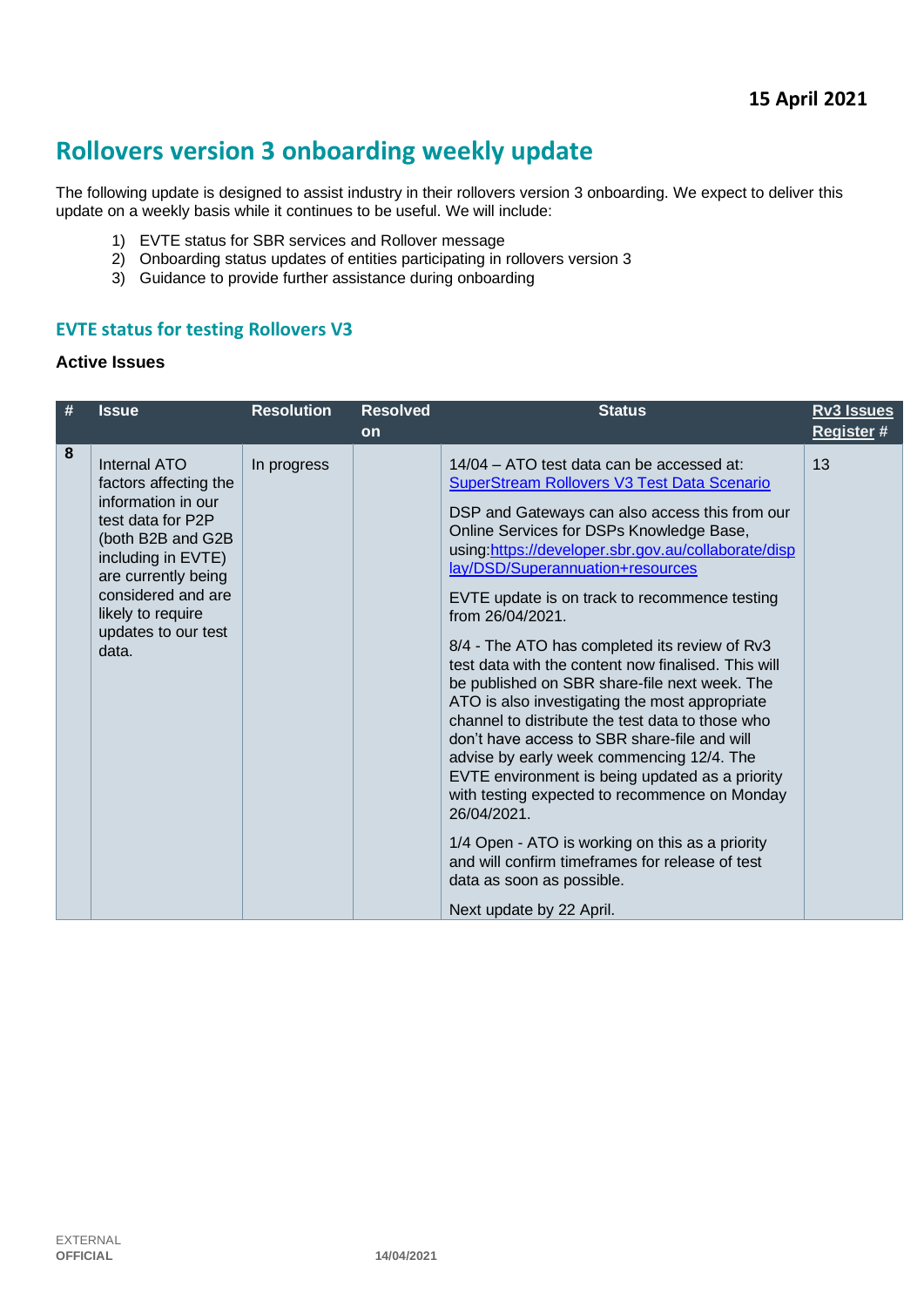### **Closed Issues**

| #              | <b>Issue</b>                                                                                                                                                                                                                                                                                                                                                                 | <b>Resolution</b>                                                                                                                                                                                                                                | <b>Resolved on</b>          | <b>Rv3 Issues</b><br>Register # |
|----------------|------------------------------------------------------------------------------------------------------------------------------------------------------------------------------------------------------------------------------------------------------------------------------------------------------------------------------------------------------------------------------|--------------------------------------------------------------------------------------------------------------------------------------------------------------------------------------------------------------------------------------------------|-----------------------------|---------------------------------|
| $\overline{7}$ | 12.02.2021<br>Recent whitelist configuration and<br>certificate changes introduced<br>connection errors impacting one<br>gateway.                                                                                                                                                                                                                                            | 25/2: Data fix<br>$\bullet$<br>implemented on 23<br>February. Fix verified<br>with impacted<br>gateway.                                                                                                                                          | 23 February 2021            | $\overline{7}$                  |
| 6              | 10.02.2021<br>EPF test scenario for SMSF missing the<br><b>SMSF Alias in the ebMS header</b><br>properties<br>Identified through interoperability<br>$\bullet$<br>testing<br>Root cause: EPF code regressed<br>$\bullet$<br>since the original EVTE deployment.<br>Issue does not impact EPF test<br>$\bullet$<br>scenarios for APRA funds.<br>Code remediation in progress. | Remediation to restore<br>$\bullet$<br>correct code for EPF<br>test scenarios with<br>SMSF test data<br>25/2: Deployed to<br>$\bullet$<br>EVTE on 20 February,<br>fix being verified with<br>impacted Gateway<br>2/3: Fix verified.<br>$\bullet$ | 20 February 2021            | 6                               |
| 5              | 4.02.2021<br>RA with SMSF Test scenario was not<br>previously enabled.<br>Test data was enabled 4 February -<br>scenario has been tested<br>successfully.                                                                                                                                                                                                                    | RA Test scenarios with<br>$\bullet$<br>SMSF data enabled on<br>4 February.                                                                                                                                                                       | 4 February 2021             | 5                               |
| 4              | <b>EPF Test Scenarios in EVTE updated</b><br>with SMSF data<br>Additional SMSF data for EPF test<br>scenarios circulated to industry<br>representatives (GOM, ASP and<br>gateways currently testing) for review,<br>with no feedback received by 4<br>February 2021.<br>EVTE updated to align with EPF<br>$\bullet$<br>SMSF data shared for consultation on<br>4 February.   |                                                                                                                                                                                                                                                  | 4 February 2021<br>(hotfix) | $\overline{4}$                  |
| $\mathbf{3}$   | 29.01.2021<br>[Defect] EVTE Test Harness unavailable<br>on 20 Jan 2021 preventing testing of<br><b>RA</b><br>Caused by internal environment issue<br>$\bullet$<br>impacting outbound messages.<br>Resolved by the end of the day on 29<br>$\bullet$<br>Jan 2021.                                                                                                             | Resolved by the end of<br>$\bullet$<br>the day.                                                                                                                                                                                                  | 29 January 2021             | 3                               |
| $\mathbf{2}$   | 15.01.2021<br>[Defect] EPF ContextID greater than 40<br>characters issue<br>Identified through interoperability<br>testing.<br>Scenario has been tested successfully<br>٠<br>with an EPF for an APRA fund.                                                                                                                                                                   | <b>EPF ContextID</b><br>$\bullet$<br>reduced to a value less<br>than 40 characters.                                                                                                                                                              | 2 February 2021<br>(hotfix) | 2                               |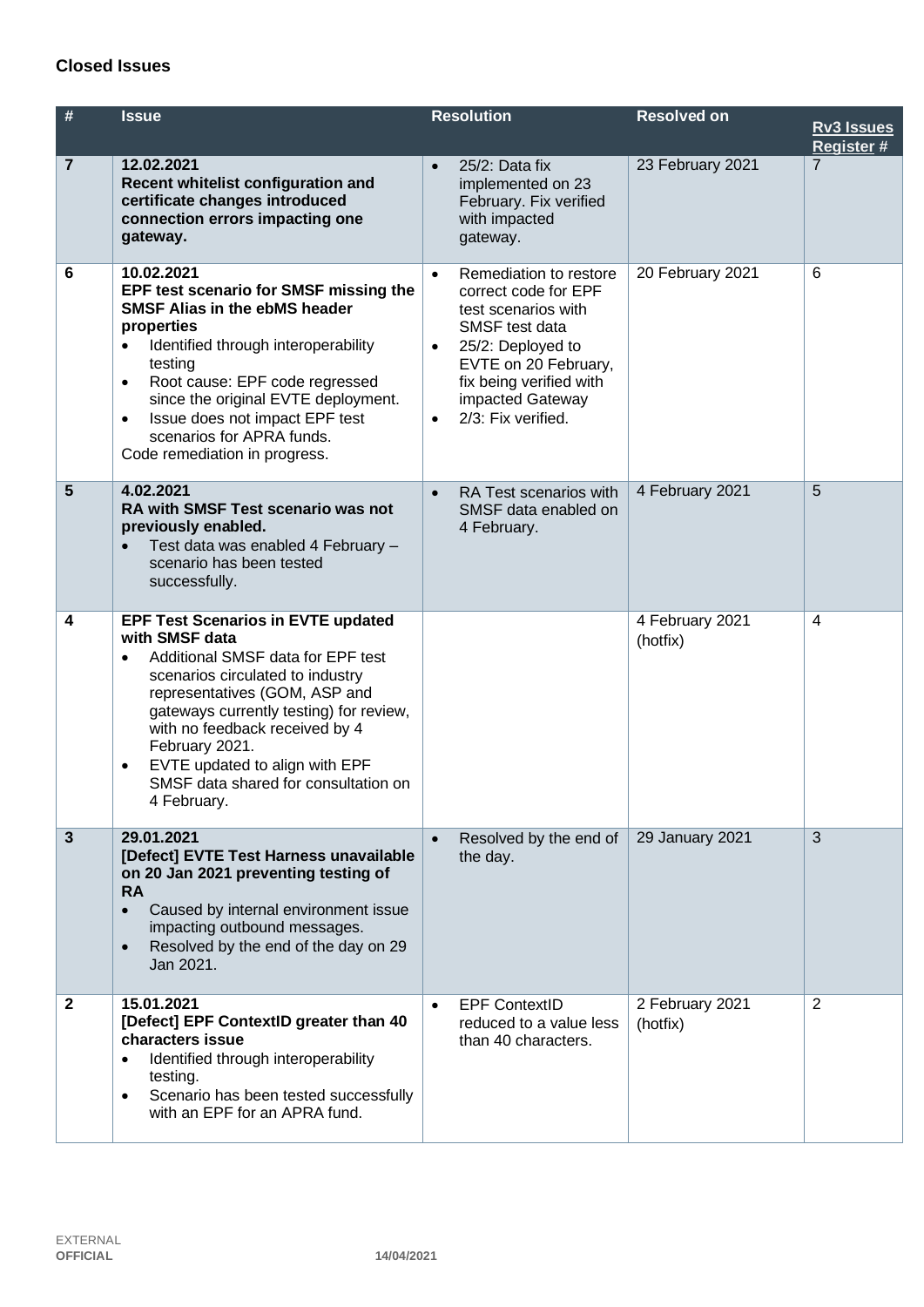| 15.12.2021<br>1<br>[Defect] RA and RAS sample payloads<br>contained 8 digit TFNs instead of 9<br>digit TFNs<br>Identified through early review of RA<br>$\bullet$<br>test files provided.<br>Shared with ATO on 15 Dec 2021<br>$\bullet$<br>RA and RAS data change release on 4th<br>Jan to EVTE. | $\bullet$ | RA and RAS test<br>scenarios updated with<br>9- digit TFNs. | 4 January 2021 (hotfix) | $\overline{\mathbf{1}}$ |
|---------------------------------------------------------------------------------------------------------------------------------------------------------------------------------------------------------------------------------------------------------------------------------------------------|-----------|-------------------------------------------------------------|-------------------------|-------------------------|
|---------------------------------------------------------------------------------------------------------------------------------------------------------------------------------------------------------------------------------------------------------------------------------------------------|-----------|-------------------------------------------------------------|-------------------------|-------------------------|

# **EVTE status by test scenario grouping**

|                | Test scenario group                                    | <b>Status</b>                              |
|----------------|--------------------------------------------------------|--------------------------------------------|
| 1              | ATO initiated USM Rollover Request                     | Not available to test (see active issue 8) |
| $\overline{2}$ | Gateway respond to Test 1 with USMOR                   | Not available to test (see active issue 8) |
| 3              | Gateway initiate USM Rollover Request                  | Not available to test (see active issue 8) |
| 4              | ATO respond to Test 3 with USMOR (automatic)           | Not available to test (see active issue 8) |
| 5              | ATO initiate EPF for APRA (no gateway response)        | Not available to test (see active issue 8) |
| 6              | ATO initiate EPF for SMSF (no gateway response)        | Not available to test (see active issue 8) |
| $\overline{7}$ | ATO initiate S20c Request                              | Not available to test (see active issue 8) |
| 8              | Gateway respond to Test 6 with S20c Error Response     | Not available to test (see active issue 8) |
| 9              | ATO initiate RA Request                                | Not available to test (see active issue 8) |
| 10             | Gateway respond to Test 8 with RAER                    | Not available to test (see active issue 8) |
| 11             | Gateway initiate RAS Request                           | Not available to test (see active issue 8) |
| 12             | ATO respond to Test 10 with RASOR (automatic)          | Not available to test (see active issue 8) |
| 13             | ATO initiate RA Request for SMSF                       | Not available to test (see active issue 8) |
| 14             | Gateway respond to Test 8 with RAER for SMSF           | Not available to test (see active issue 8) |
| 15             | Gateway initiate RAS Request for SMSF                  | Not available to test (see active issue 8) |
| 16             | ATO respond to Test 10 with RASOR (automatic) for SMSF | Not available to test (see active issue 8) |

#### **EVTE testing progress** *(no change from last update)*

*(Gateway EVTE testing progress reflects completion of the 16 testing groups above)*

- Two gateways have completed testing.
- Three gateways are currently testing
	- One gateway has successfully completed 75% of test scenarios
	- One gateway has successfully completed 63% of test scenarios
	- One gateway has successfully completed 13% of test scenarios
	- Gateways yet to commence testing have proposed commencement dates of:
		- Two commencing week of 29 March (not yet started as of Wednesday 31<sup>st</sup> March)
		- One commencing in April

\*This testing has suspended pending resolution of issue 8